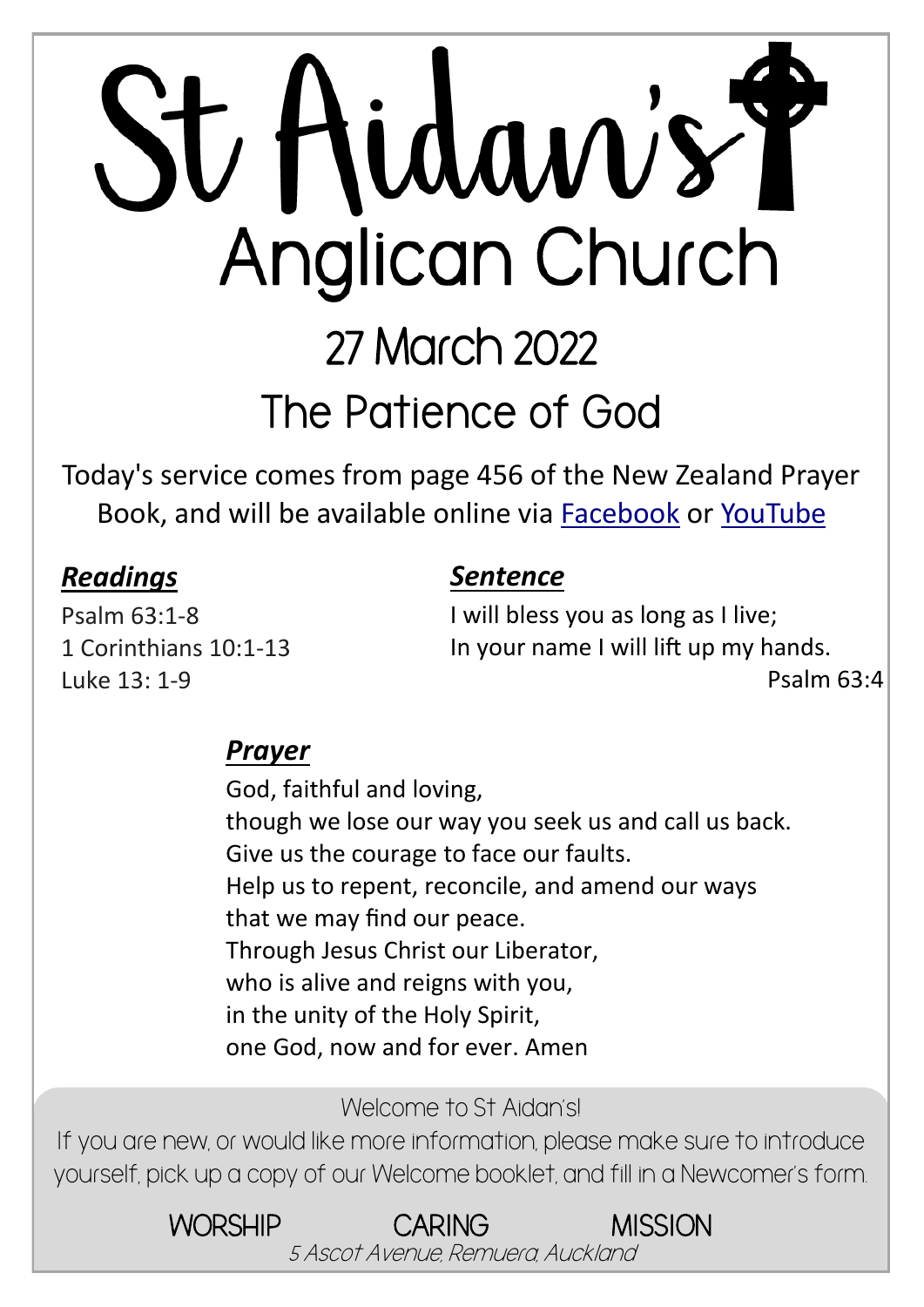# What's on at St Aidan's

# **Today**

*\*A valid My Vaccine Pass is required for attendance at all services\**

**8am** - Holy Communion service.

**9:30am** - Family Service with Holy Communion. [Live streamed on our](https://www.facebook.com/StAidansRemuera/) [Facebook page](https://www.facebook.com/StAidansRemuera/) and uploaded later to our [YouTube channel.](https://www.youtube.com/channel/UCp1KTUD3GRs20GGAFeAZ7fQ)

**10:45am (approx.)** - Special General Meeting in the church. [Join via Zoom](https://zoom.us/j/95919320025?pwd=SHAzL1kwTmcyYm1PdkdzNVNLNUZ6dz09)  [meeting ID 95919320025 passcode 1.](https://zoom.us/j/95919320025?pwd=SHAzL1kwTmcyYm1PdkdzNVNLNUZ6dz09)

### This Week

**Lenten Study Groups** - Tuesday 7:30pm via Zoom. Contact Louise or the office for more info.

**Mid Week Communion service** - Wednesday 11:30am in the Church.

**Mission Shop** - Thursdays only in Red alert level, 10am to 2pm.

**Men's Breakfast** - Thursday 31<sup>st</sup> March, 7:30am at Kerry & Vaoa's home, 8 Ascot Ave. All welcome. RSVP to Pete for catering purposes.

**Weekly Prayer Meeting** - 9am each *Thursday* in the GA.

# Daylight Saving Ends

Don't forget to put your clocks back an hour next Sunday 3<sup>rd</sup> April.



### **Prayers**

- Family and friends of Cherry Douglas (nee Coyte) whose funeral will be held at St Aidan's this week
- NZCMS and other mission agencies and their workers who are having to adapt to ever changing times
- People and places affected by natural disasters and extreme weather, in New Zealand and around the world



#### Next Week

**8am** - Holy Communion service.

**9:30am** - Family Service with Holy Communion.

# Coming Up

**AAW** - Next meeting will be held on Tuesday 5<sup>th</sup> April, starting at 1.30pm with a church service, including a homily by ++John, followed by our meeting and afternoon tea in the GA. Any queries please phone Mary Parkinson 027 277 1246.

**Cleaning Bee & Palm Cross Making** - Saturday 9<sup>th</sup> April from 9am.

**Holy Week** - Monday to Thursday 7pm, half hour reflective services.

**Good Friday** - 9:30am service and church open for prayer and reflection from 12noon to 3pm.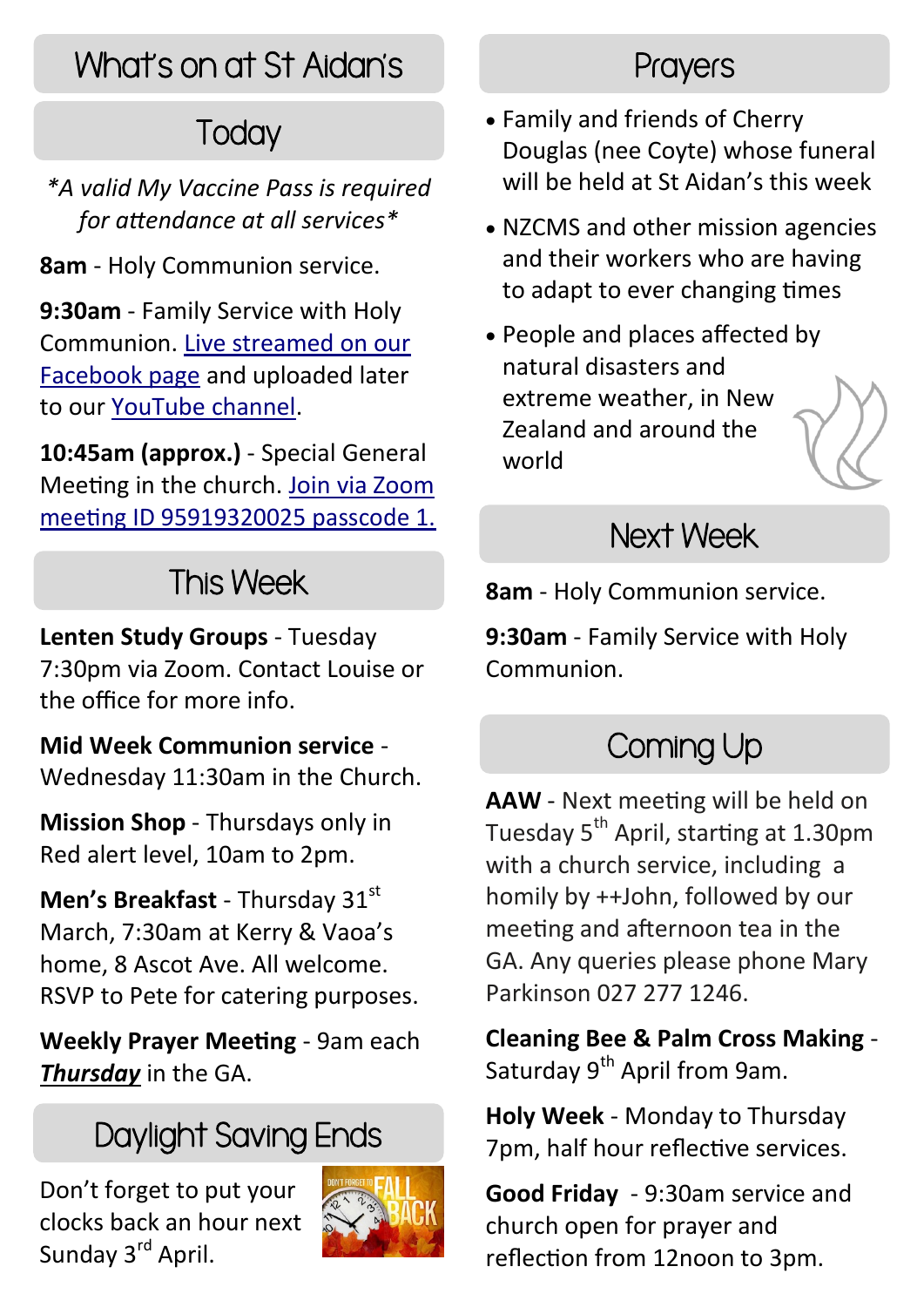Following the Diocesan guidelines last year Vestry created a Privacy policy and appointed a privacy officer. Part of their role is to raise awareness about privacy among staff and volunteers, ensure compliance with the Act, and manage all privacy breaches. Miles Brown is our new privacy officer and he can be contacted via email on [privacy@staidans.co.nz](mailto:privacy@staidans.co.nz) if you have any concerns or want to know more.

#### Prayer Ministry

Just a reminder that during Red level, as we are not allowed to sit too close to each other, prayer ministry is still available by writing your request on note paper and dropping into the box in the candle corner. These are prayed for after the 9:30am service each Sunday and then destroyed to maintain privacy. Prayer Circle also remains active. Phone, text, or email Karel for confidential prayer 027 326 1014 karelblee@gmail.com

## Silent Prayer Vigil

Thank you to everyone who joined our silent prayer vigil for Ukraine. We had strong support in attendance and being seen by cars passing by was a great witness.

#### Privacy Officer Special General Meeting

After the 9:30am service TODAY at approx. 10:45am. This meeting relates to the financial component which could not be dealt with at our annual meeting, so we will be receiving the Parish Financial Report for 2021 and presentation of the 2022 Budget. [Join via Zoom with](https://zoom.us/j/95919320025?pwd=SHAzL1kwTmcyYm1PdkdzNVNLNUZ6dz09)  [meeting ID 959 1932 0025 and](https://zoom.us/j/95919320025?pwd=SHAzL1kwTmcyYm1PdkdzNVNLNUZ6dz09)  [passcode 1.](https://zoom.us/j/95919320025?pwd=SHAzL1kwTmcyYm1PdkdzNVNLNUZ6dz09)

#### Cleaning Bee

For your diary - our annual cleaning bee will be on Saturday 9<sup>th</sup> April, from 9am.



We need as many people as possible across the morning to clean all areas of the complex, including the Hall after regular hirers have left. Sign up in the GA or contact the office to volunteer. Please bring along cleaning supplies - bucket, cloths, brushes, cleaning products, etc. if possible.

Palm crosses will also be made during the cleaning bee. A great opportunity for those who are less able bodied to help out.

All instructions provided.



If you are unable to come out on



9<sup>th</sup> April but are still willing to help out, please talk to

Anne in the office and arrange a time to come in during the week instead.